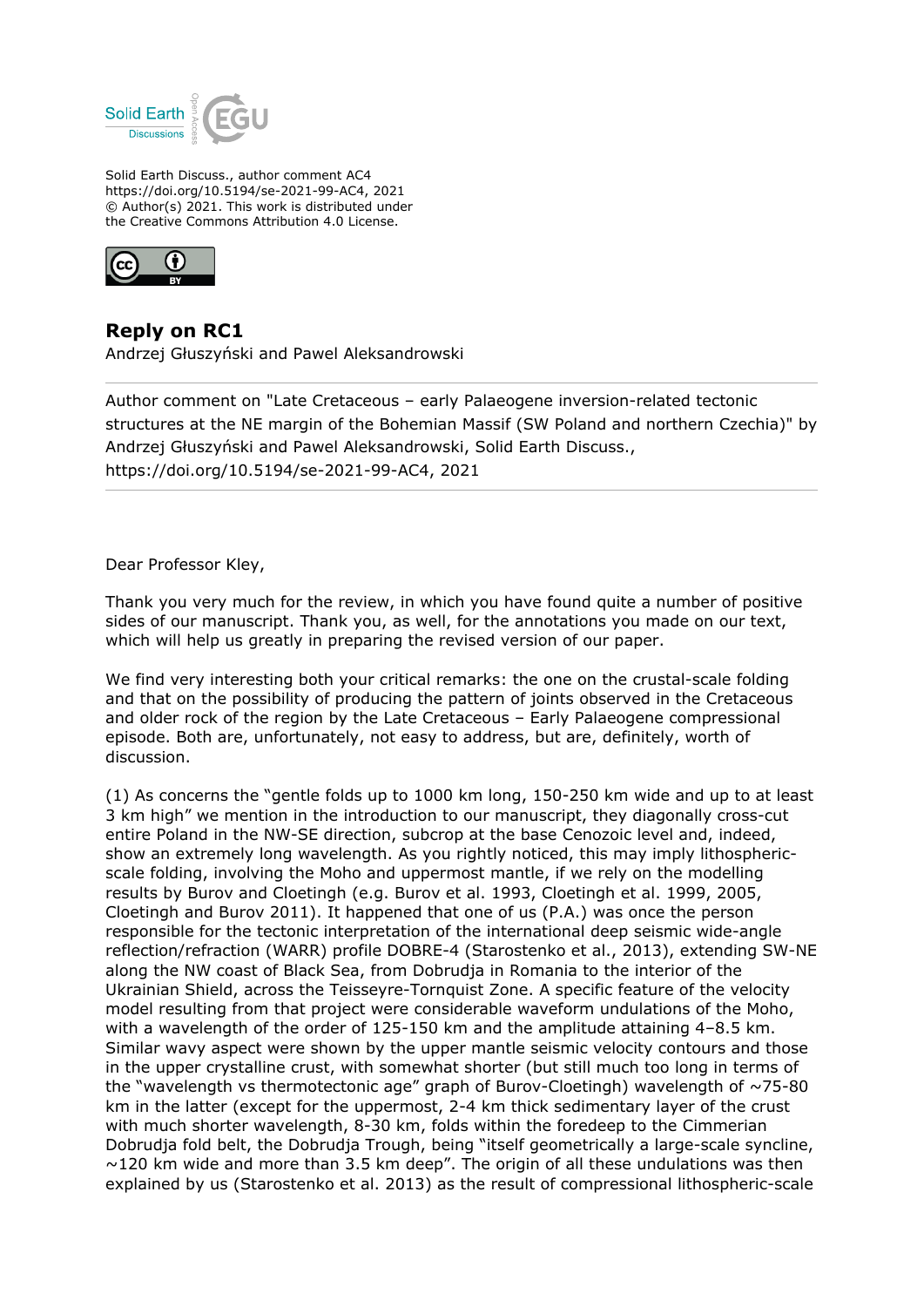buckling, and tentatively ascribed to Late Jurassic–Early Cretaceous and/or end Cretaceous collision-related tectonic events associated with closing of the Palaeotethys and Neotethys oceans in this part of Europe. This age assignment with respect to the folds in the lower crust, Moho and uppermost mantle was roughly in agreement with the Burov-Cloetingh graph.

The coexistence of various wavelength folds in particular crustal layers and a (partial) lack of correlation between the wavelength values and the position in the middle and upper crust was ascribed by Starostenko et al. (2013) to the likely "presence of several detachment horizons in the folded crust, [...] compatible with the existence of fold systems with various dominant wavelengths at successive crustal levels, [...] considered as typical of lithospheric-scale folding (*cf*. fig. 1 in Cloetingh & Burov 2011)". Further on, we pointed out to "deformation partitioning between particular structural levels, in which competent layers separated by ductile ones are buckled independently, showing wavelengths controlled mostly by their thicknesses (Cloetingh *et al.* 2002; Jarosiński & Dąbrowski 2011; Jarosiński 2012)." This model and its tentative dating and "regionally nested" explanation were very well received and accepted by Sierd Cloetingh, the referee of the paper by Starostenko et al. (2013), in spite of the fact, that – due to some thermomechanical difficulties we encountered, which, we are not considering here - we had to concede that, finally, "a possibility should [also] be considered that the Moho folds recorded by the DOBRE-4 profile did not behave during deformation according to the regular, linear (Biot's 1961) model, with the implication that the resultant fold wavelength may not be directly dependent on the thermomechanical lithospheric age/competent layer thickness" (Starostenko et al. 2013). Needless to say, the Biot's (1961) model is one of the foundations of the "wavelength vs thermotectonic age" diagram of Burov and Cloetingh and coworkers, central to our discussion.

All this we write here, in order to show that "in practice", the otherwise correct theoretical solutions not always work, or that our knowledge of all the aspects of the 'real' examples is seldom as complete as to effectively apply the purely theoretical models.

Coming back to the Mid-Polish Swell (Anticlinorium) and its neighbouring synclinoria, we are convinced that the reason for its oversize wavelength was the fact that it formed out of the Mid-Polish Trough of roughly the same location and size. The Mid-Polish Trough (e.g. Dadlez et al., 1995) was a linear, highly elongated depocentre of the Polish-German Basin, in which the total thickness of the accumulated Permo-Mesozoic sedimentary strata locally exceeded 12 km and was much greater than in the flanking areas (e.g. Wagner et al. 2002, Dadlez 2003). A sedimentary prism of that size and thickness could not have avoided exerting an overwhelming influence on the (local) value of the dominant wavelength (cf. Biot 1961) of the growing buckle(?) folds, and during this process also numerous local inhmogeneities of the sedimentary succession were amplified to form lower order folds superimposed on the growing anticlinorium. At the same time, during the Late Cretaceous, the slowly evolving anticlinorium underwent synkinematic erosion, whose products were dispersed extensively sideways (Krzywiec and Stachowska 2016). This, most probably, also infuenced the width of the synclinoria that were being formed on both sides of the Mid-Polish Swell.

Recently, more and more geophysical evidence points to the continuation of the attenuated crystalline basement of the East European Craton to the SW below the Trans-European Suture Zone and the Palaeozoic Platform (e.g. Mazur et al., 2015, 2018, 2020), possibly as far as up to the Middle Odra Fault Zone (Zhu et al., 2015) and this phenomenon can probably limit the extent, or at least severely modify at depth the geometry of the large-scale folds under discussion. Also, the present-day knowledge on the actual detailed configuration of the Moho below central Poland, based in much part on the refraction seismics is insufficient (in terms of the resolution of the relevant maps; Grad et al. 2009) to responsibly judge, whether it is involved or not in gentle NW-SE folds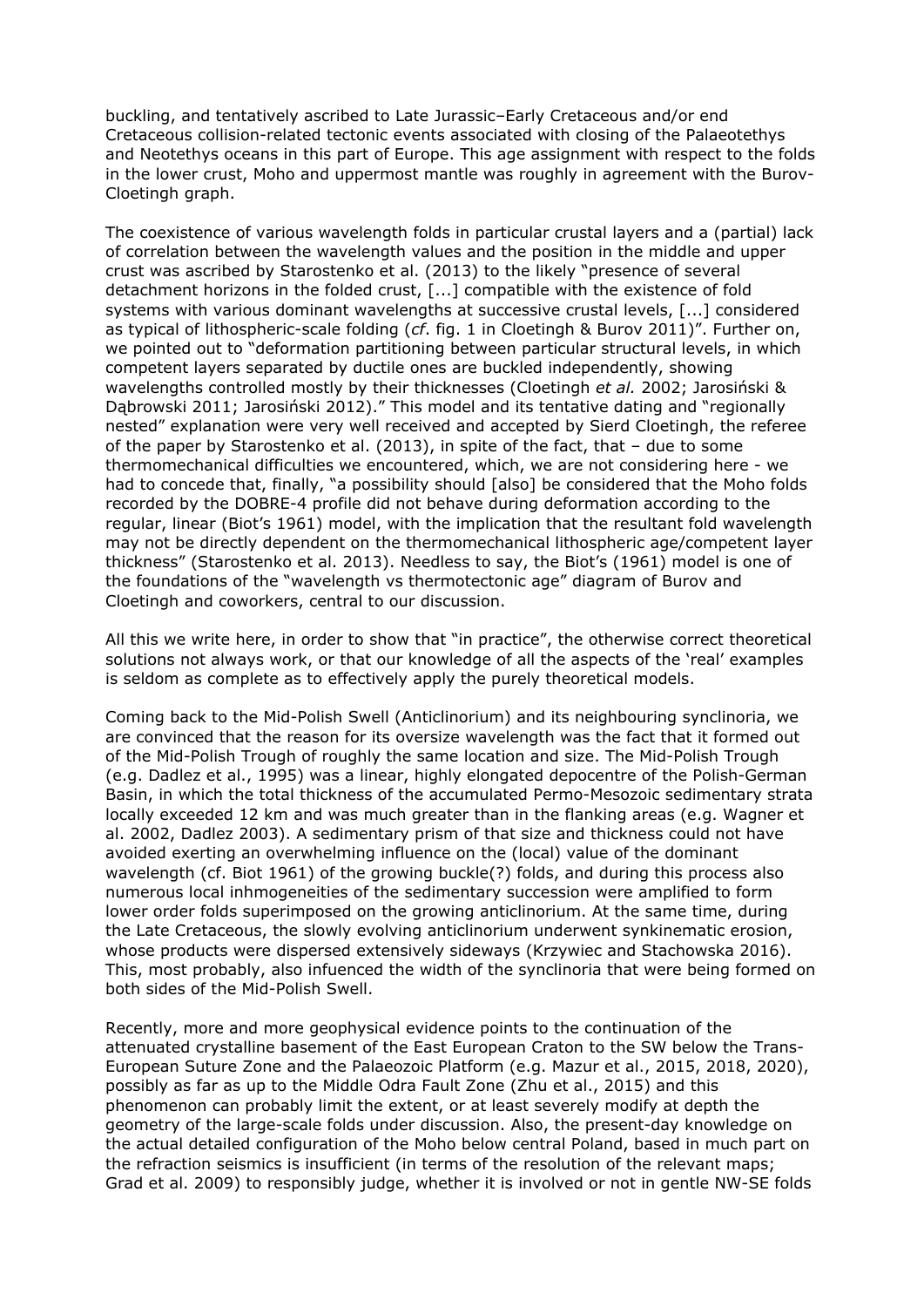on its SW-ward raising slope due to the thinning crust at the transition from the East-European to the Palaeozoic platform. In these circumstances, we tend to comply to your criticism regarding the possibility of the crustal-scale extent of the Mid-Polish Swell and the associated structure and we are ready to get rid of our bracketed comment "(crustalscale?)" in our revised manuscript.

 (2) In regard of our conviction about the genetic relationship between the joint pattern existing in the Upper Cretaceous strata of the Sudetes and the Late Cretaceous to Early Palaeogene compressional event, we think that such a relationship can be intuitively felt as rather obvious. This is in view of the fact that the mentioned event was, most probably, the last known regional-extent significant compressional episode in SW Poland and beyond (outside the Alpine belt), and of another fact that the mutually perpendicular subvertical ioint sets in the Cretaceous rocks show strikes parallel and perpendicular to the other structures described in our manuscript and, as we expressed in our manuscript, "to the inferred Late Cretaceous-Early Palaeogene shortening direction (cf. e.g. Solecki, 2011, Nováková, 2014)". Our information in the manuscript on the genetic relationship in question is worded in a cautious, hypothetical way: "regional jointing pattern: a **likely** product of Late Cretaceous – Early Palaeogene deformation" or: "**a conclusion** that they [=steep joints] are genetically related to that shortening event **seems reasonable**", or still: "actually, **we believe** that the formation of the dominant jointing pattern...". We think that the way we refer to our idea of the jointing formation as to an (otherwise probable) hypothesis is fair and makes the idea acceptable in the paper. As far as we know, this pattern of jointing prevails in the Mesozoic formations all over SW Poland.

On the other hand, it is true that mechanical aspects of the **regional** joint network origin are not clear and simple in our study area. In fact, these are perhaps everywhere in the world not sufficiently understood, particularly the orthogonal systems of  $\sim$ vertical joints, which are often observed over significant areas in apparently little deformed subhorizontal sedimentary formations, like e.g. in platform covers. Still more enigmatic, in their mechanical aspect, are systems of diagonal steep joints, defined by sets of joints intersecting at an acute angle, which are preferably developed over significant areas in fold belts, as in the Polish external ("flysch") Carpathians. In this region, the bisector of the obtuse angle is systematically parallel to the axes of folds developed along-strike of the orogenic belt. Thus, the geometry of the joints is analogous to that formed in conjugate sets of shear fractures with horizontal σ1 at right angle to the fold axes, however, the joints show the morphology typical of extension fractures (e.g. Aleksandrowski 1985, 1989; Zuchiewicz 1998; Mastella et al. 2002).

Generally, it seems that the great progress made during the last 50 or 60 years in the understanding of the physics of rock fracturing processes (e.g. Atkinson 1987; Bahat et al. 2005; Gudmundsson 2011) was, so far, not particularly successful, when applying its achievements on a regional scale to the field. Though not clearly stated, this is rather obvious from many recent structural geology manuals.

A way out of similar self-inconsistencies as mentioned before with respect to the Flysch Carpathians or the Sudetes, seems to be an assumption, following Price (1959, 1966), that in the process of formation of regional joint systems one should distinguish between the initiation of joints and their opening, which may happen much later, under different stress conditions and in a different tectonic scenario (Jaroszewski 1972, 1994). The initiation can be related to tectonic episode of compressional (or perhaps even extensional) nature, applied to a rock massif resting at certain depth and may produce a hidden mechanical feature of rock, the fracture anisotropy (e.g. Suppe 1985, mentioning also traditional mining terms, such as "rift" and 'grain"). The fracture anisotropy can be formed through preferentially oriented subcritical crack growth (e.g. Atkinson and Meredith 1987) and stress corrosion (Heinisch 1992), which may be assisted by tectonically induced residual stresses left in the rock mass (e.g. Price 1966; Engelder and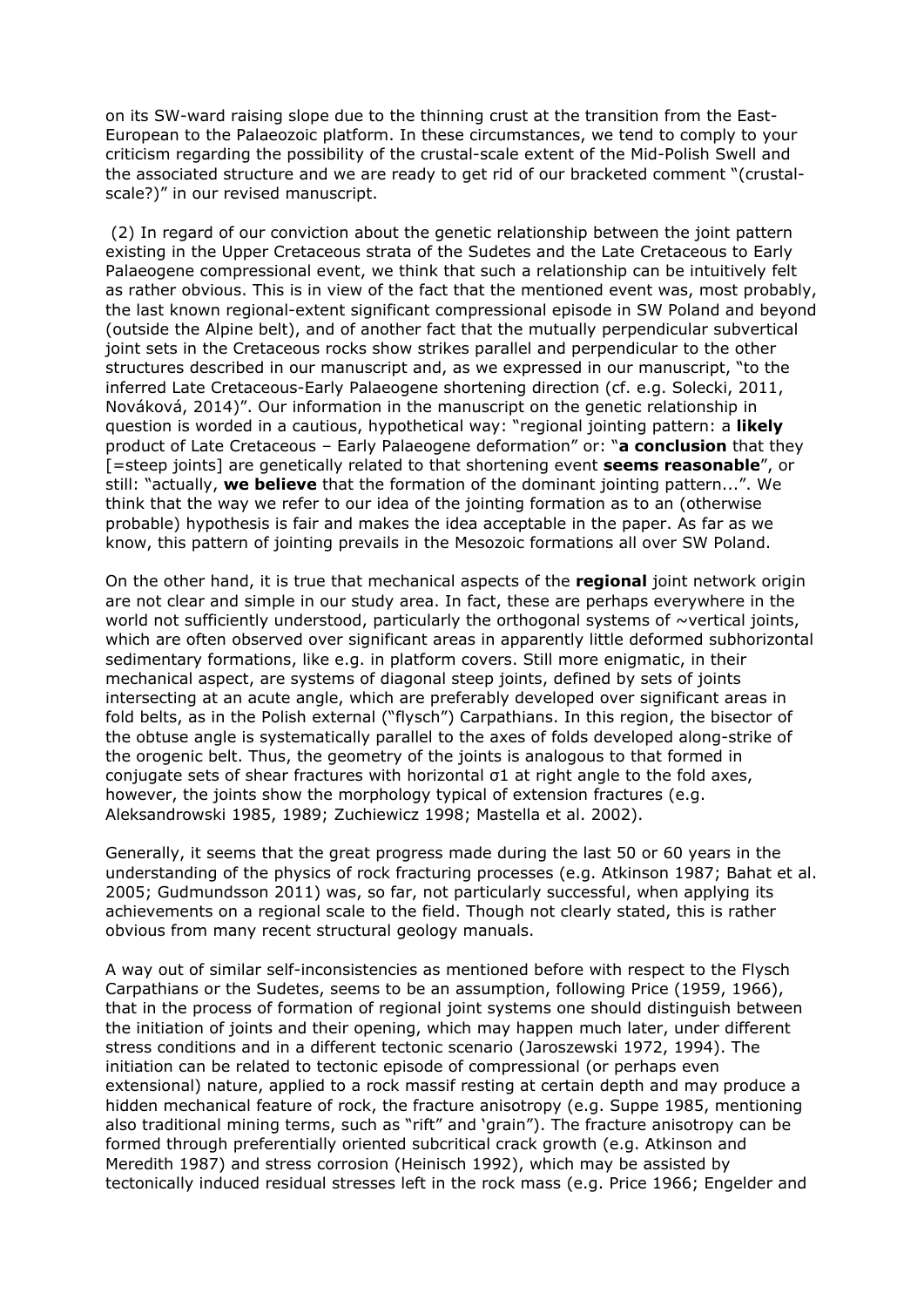Geiser 1984). The fracture anisotropy, once acquired, may subsequently be the reason for opening of the joint network in later extensional/uplift episodes, consisting of joints orientated in a regular way with respect to the much earlier formed tectonic structures (folds, faults, boundaries of rigid massifs etc). This is in short a hypothetical mechanism, which we tried to apply to the Late Cretaceous and later (opening) times in the Sudetes.

"In our imagination" the vertical NE-SW & NW-SE joint sets may have been initiated as "fracture anisotropy" in the Cretaceous and older rocks through subcritical crack growth under a strike-slip tectonic regime (~NE-SW-directed horizontal σ1; one set of vertical 'proto-joints' anisotropy may have formed then, in case of a small differential stress and, somewhat later, another, NW-SE set may have been initiated under localised 'radial' NE-SW extension within and above the buckled basement/cover interface, all this combined with the conditions of abundant pore fluids pressurized by the tectonic compression plus overburden weight). After the cessation of the NE-SW compression, in a (much?) later episode of extension, e.g. during a late Miocene uplift, the initiated, only "partly developed" joints (as trains of preferentially oriented microcracks) may have massively opened on a regional scale under extensional tectonic regime (σ1 vertical) and again at presence of abundant pore fluids, this time pressurized mostly by the weight of the rock overburden.

In conclusion, we would prefer retaining our short passage on the jointing, while, referring to its "possible genetic relationship with the Late Cretaceous compression" and completing it with information that we distinguish between the joint initiation and opening. Following a suggestion of another referee, we would also like to add to this passage a short info on deformation bands, which supply a more direct information on (at least one stage of) the stress regime during the Late Cretaceous to Early Palaeogene deformation.

Thank you, once again for your review and the interesting issues you raised. Yours sincerely

Paweł Aleksandrowski and Andrzej Głuszyński

## **References:**

Aleksandrowski P. (1985) - Structure of the Mt. Babia Góra region: an interference of West and East Carpathians foId trend (in Polish with English summary). Ann. Soc. Geol. Pol., 55: 375-423.

Aleksandrowski P. (1989) - Structural geology of the Magura Nappe in thc Mt. Babia Góra region, Western Outer Carpathians (in Polish with English summary). Stud. Geol. Pol., 96.

Atkinson B.K., Meredith P.G: The theory of subcritical crack growth with applications to minerals and rocks. ln: Fracture Mechanics of Rocks (ed. B. K. Atkinson): 111-166. Academic Press. London, 1987.

Bahat D., Rabinovitch A., Frid V., Tensile fracturing in rocks. Tectonofractographic and electromagnetic radiation methods, Springer, 2005.

Biot, M. A..: Theory of folding of stratified viscoelastic media and its implications in tectonics and orogenesis, Geol. Soc. Am. Bull., 72, 1595-1620, 1961.

Burov, E.B., Nikishin, A.M., Cloetingh, S., Lobkovsky L.I.: Continental lithosphere folding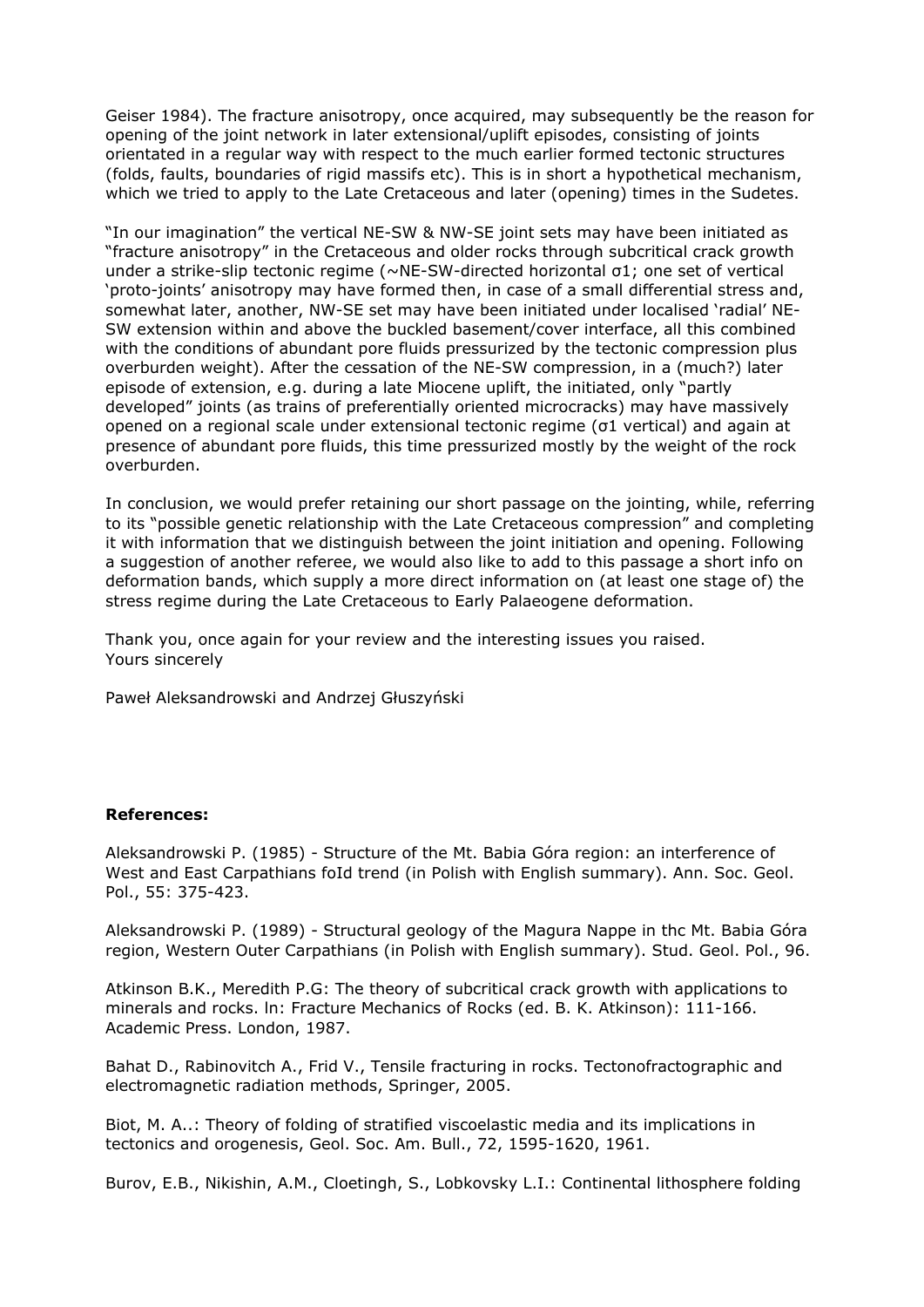in central Asia (Part II): constraints from gravity and tectonic modelling. Tectonophysics, 226, 73-87, 1993.

Cloetingh S., Burov E.: Lithospheric folding and sedimentary basin evolution: a review and analysis of formation mechanisms. BasinResearch, 23, 257–290, 2011.

Cloetingh, S., Burov, E., Poliakov, A.: Lithosphere folding: primary response to compression? (fromCentral Asia to Paris Basin).Tectonics, 18, 1064-1083, 1999.

Cloetingh S., Ziegler P.A., Beekman F., Andriessen P.A.M., Matenco L., Bada G., Garcia-Castellanos D., Hardebol N., Dèzes P., Sokoutis D.: Lithospheric memory, state of stress and rheology: neotectonic controls on Europe's intraplate continental topography. Quart. Sci. Rev., 24, 241-304, 2005.

Dadlez R.: Mesozoic thickness pattern in the Mid-Polish Trough. Geological Quarterly, 47 (3), 223–240, 2003.

Dadlez' R., Narkiewicz' M., Stephenson' R.A., Visser' M.T.M., van Wees, J-D.: Tectonic evolution of the Mid-Polish Trough: modelling implications and significance for central European geology. tectonophysics, 252 (1-4), 179-195, 1995.

Engelder T.: Loading paths to joint propagation during a tectonic cycIe: an example of the Appalachian Plateau, USA. J. Struct. Geol., 7, 459-476, 1985.

Engelder T.: Joints and shear fractures in rocks. ln: Fracture Mechanics of Rocks (ed. B. K. Atkinson), 27-65, Academic Press. London, 1987.

Engelder T., Geiser P.: Near-surface in-situ stress. 4. Residual stress in the Tully Limestone, Appalachian Plateau, New York. J. Geophys. Res., 89, 9365-9370, 1984

Grad M., Tiira T. and ESC Working Group: The Moho depth map of the European Plate. Geophysical Journal International, 176, 279–292, 2009.

Gudmundsson A.: Rock fractures in geological processes. Cambridge Univ. Press, 2011.

Jaroszewski W.: Drobnostrukturalne kryteria tektoniki obszarów nieorogenicznych na przykładzie północno-wschodniego obrzezenia mezozoicznego Gór Świętokrzyskich (Mesostructural criteria of non-orogenic areas: an example of the NE Mesozoic margin of the Holy Cross Mountains), Studia Geologica Polonica, 38 ,1972.

Jaroszewski W.: Tektonika. Wydawnictwo Naukowe PWN, Warszawa, 1994.

Krzywiec, P., Stachowska, A.: Late Cretaceous inversion of the NW segment of the Mid-Polish Trough – how marginal troughs were formed, and does it matter at all? Zeitschrift der Deutschen Gesellschaft für Geowissenschaften. (German J. Geol.), 167 (2/3), 107–119, 2016.

Mastella L., Konon A.: Jointing in the Silesian nappe (Outer Carpathians, Poland) – paleostress reconstruction. Geologica Carpathica, 53, 5, Bratislava, 315—325, 2002.

Mazur S, Mikołajczak M, Krzywiec P, Malinowski M, Buffenmyer V, Lewandowski M: Is the Teisseyre-Tornquist Zone an ancient plate boundary of Baltica? Tectonics 34(12):2465–2477, 2015.

Mazur S., Krzywiec P., Malinowski M., Lewandowski M, Aleksandrowski P., Mikołajczak M.: On the nature of the Teisseyre-Tornquist Zone. Geology, Geophysics & Environment, 44